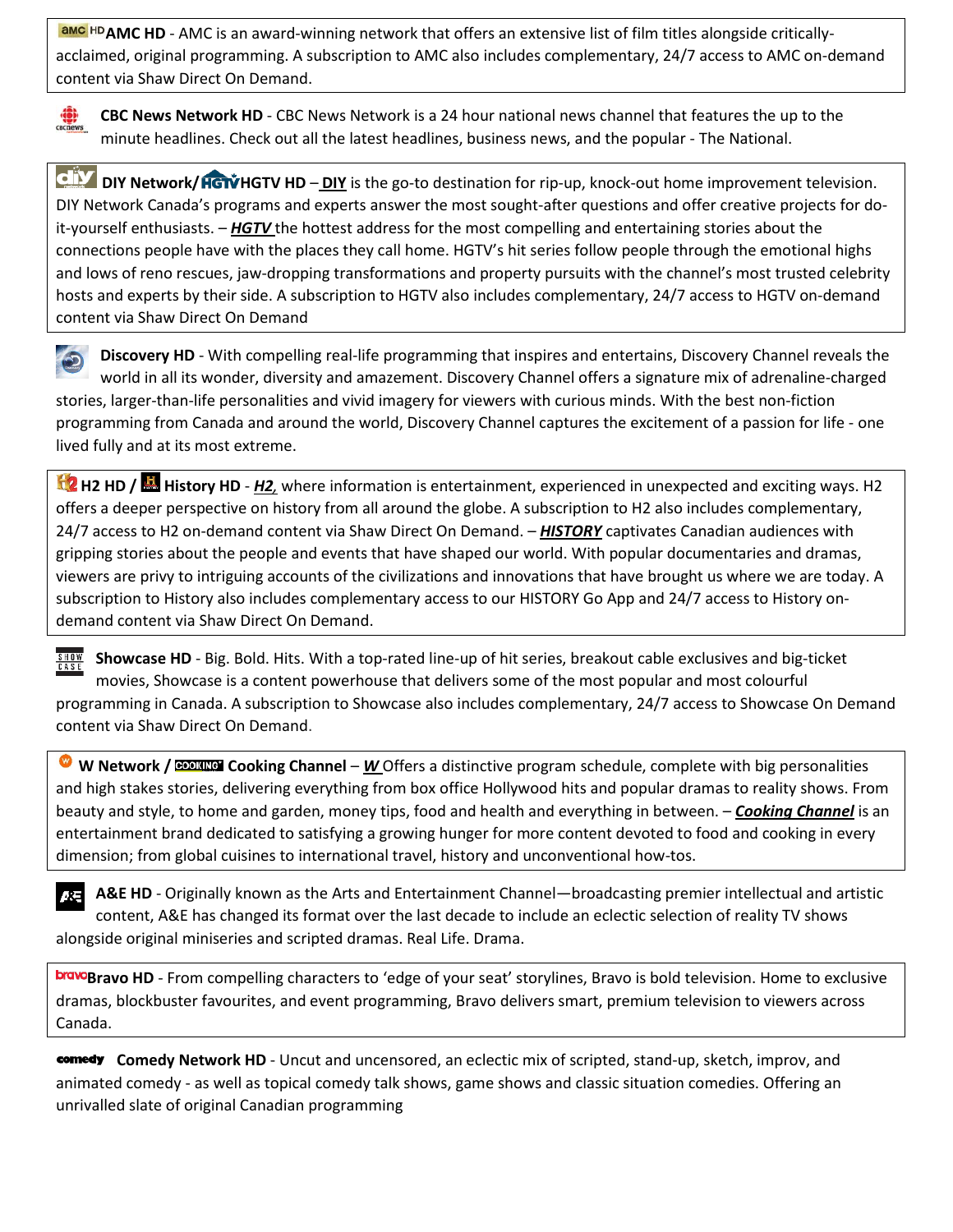**CNN HD / HN**HLN - CNN was created by Ted Turner in 1980 to present 24-hour live news broadcasts, using satellites to transmit reports from news bureaus around the world. *HLN* is the national television network that focuses on the "must-see, must-share" stories of the day. Drawing upon the network's deep bench of talent, HLN dissects and demystifies the news stories and newsmakers people are talking about.

**NEWS CTV News Channel HD** - The CTV News Channel Canada's 24-hour all-news network. CTV News Channel delivers breaking news the second it happens with original news programming.

**Food Network HD** - Canadian specialty channel with programming related to food, cooking, cuisine, and the food industry. Food Network is a joint venture between Shaw Media, Corus Entertainment, and Scripps Networks Interactive. A subscription to Food Network also includes complementary, 24/7 access to Food Network on-demand content via [Shaw Direct On Demand.](https://shawdirect.vod.shaw.ca/tv/FoodNetwork/)

**Space HD** - SPACE (sometimes referred to as the Space Channel) is a Canadian television channel that features science fiction, fantasy and horror programming including films, documentaries, scripted television series and more.

**TIG** TLC HD - TLC celebrates life's surprises with programming that explores those unmatched, one-in-a-million, "you had to be there" moments. Connecting a community of real people, whether they are on television or watching it, the network's hit programming reflects authentic experiences and relatable lives. A subscription to TLC also includes complementary, 24/7 access to TLC on-demand content via [Shaw Direct On Demand.](https://shawdirect.vod.shaw.ca/tv/TLC/)

**ACTRORE Action HD** - With the most thrilling combination of high-energy hit movies and high-stakes series, Action provides non-stop access to explosive programming. Action Knows Action.

**CMT** - CMT (Country Music Television) Canada offers a family-friendly line-up of music, comedy and real-life programming viewers relate to. You'll feel right at home with CMT's feel-good programming.

**CNBC / NBC** MINBC – *CNBC* is an american news channel that reports financial news, stock market action and emerging business trends. CNBC features breaking news, interviews with corporate, government and Wall Street experts as well as series programming. – *MSNBC* is the place for in-depth analysis, political commentary and informed perspectives.

**COSMOT TO AND ART – COSMO** - This exciting channel is your backstage pass to men, sex and style and features a sassy lineup of programming. CosmopolitanTV showcases entertainment and lifestyle programming ranging from comedy and drama to relationships and red-hot reality programming. – *OWN* - Oprah brings "live your best life" television right to your living room! OWN: Oprah Winfrey Network presents real life stories and moments of transformation that are both inspiring and entertaining. A subscription to OWN also includes complementary, 24/7 access to OWN on-demand content via [Shaw Direct On Demand](https://shawdirect.vod.shaw.ca/tv/OWN/)

**Crime and Investigation** - Crime. Mystery. Drama. Journey into the compelling and complex world of C&I with the definitive mix of television's current suspense and crime drama franchises, including Law & Order and NCIS, and riveting unscripted series that take viewers on an emotional and gripping journey into the world of criminal investigation.

**Deja View** - What if your television was the quintessential time machine, ready to transport you to television's heyday? Now it can! DejaView is the channel devoted to bringing you TV's ultimate classics from the '60s, '70s and '80s.

**DTour** - Canada's newest lifestyle channel, DTOUR diverges off the beaten path with eye-opening programming that reveals the drama, entertainment and ideas behind the everyday and the extraordinary. Led by the most engaging personalities, the channel's exclusive content broadens horizons and fulfills ongoing curiosity.

**E E HD** - E! is devoted to entertainment programming including entertainment news, film, television, celebrities, and fashion.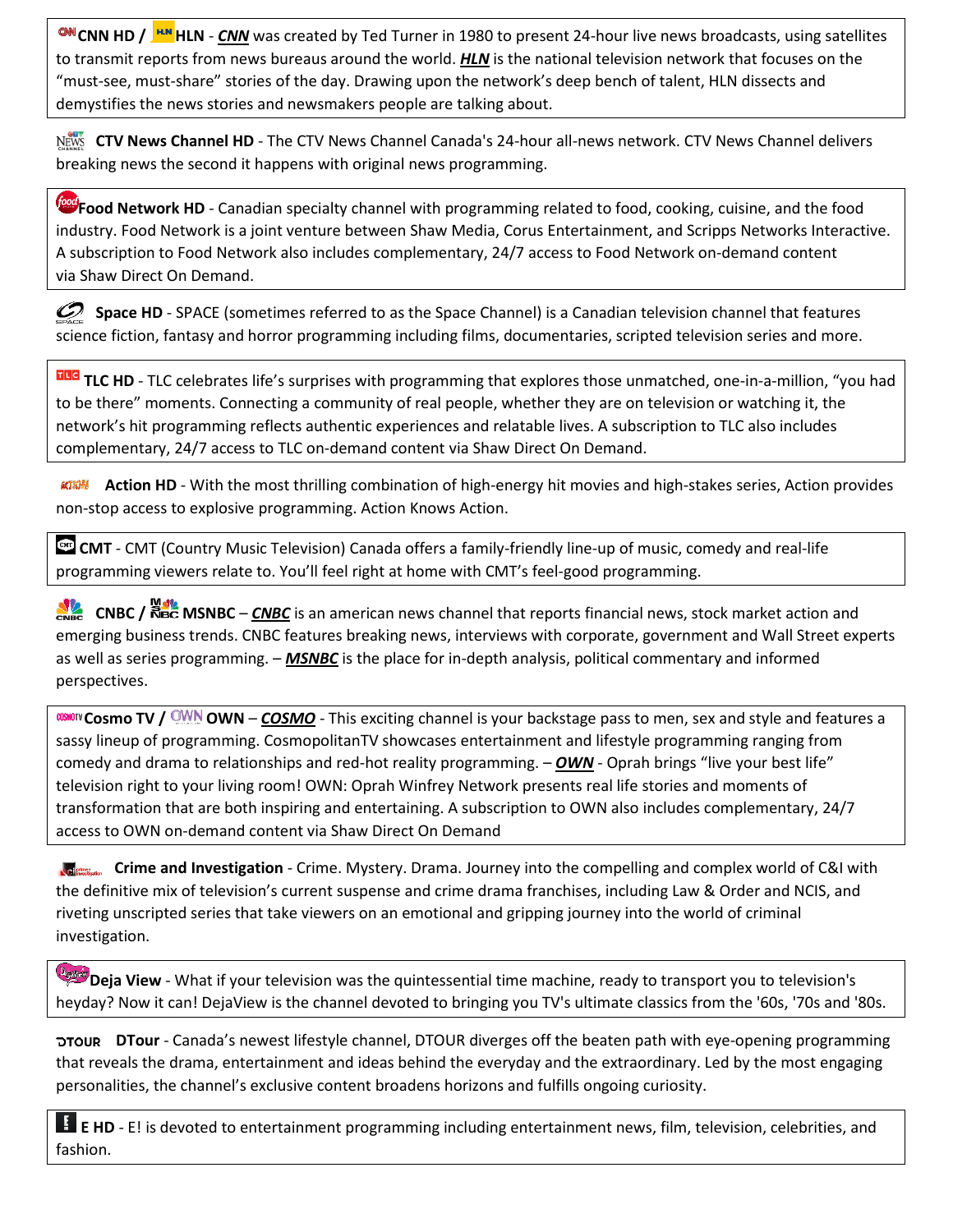**FX FX / FX FXX** - *FX* Canada delivers critically-acclaimed dramas and hit comedies. The channel's unique content also features movies and original Canadian programming. A subscription to FX Canada also includes complementary, 24/7 access to FX Canada on-demand content via [Shaw Direct On Demand.](https://shawdirect.vod.shaw.ca/tv/FXCanada/) *FXX HD* is the destination for non-traditional content that is witty, irreverent, and funny. Also available on demand via [Shaw Direct On Demand.](https://shawdirect.vod.shaw.ca/tv/FXCanada/)

**Gusto / Much HD** - *Gusto* offers food and lifestyle programs that celebrate cooking, entertaining, travel, home & style, featuring top celebrity chefs & food authorities from around the world. *MuchMusic* is a Canadian music television channel dedicated to music-related programs, pop, and youth culture. Content is heavy on the music side with weekly countdowns, specials, news, and award shows.

**Makeful / THE** T+E – *Makeful* is a lifestyle specialty channel celebrating the maker community and the creation of one-of-a-kind, handmade goods. *T+E* Travel+Escape is the home of top rated travel-themed programs with entertaining hosts, compelling stories and exotic locations. The channel appeals to those who have a passion for travel and adventure. A subscription also includes complementary, 24/7 access to Travel + Escape on-demand content via [Shaw](https://shawdirect.vod.shaw.ca/tv/TravelEscape/)  [Direct On Demand.](https://shawdirect.vod.shaw.ca/tv/TravelEscape/)

Movietime HD - MovieTime is the ultimate digital channel destination for big-ticket movies seven days a week. With over 250 movie titles each month and back-to-back movies on the weekend, MovieTime offers movie lovers unparalleled access to an extensive collection of favorite hits. What time is it?… It's MovieTime!

**MTV** / **MTV2** – *MTV* is a bold, dynamic and interactive, MTV offers innovative lifestyle, talk and  $M$ documentary programming. Canadian programmed and managed, Canada's MTV is one of 49 MTV programming services around the world. MTV in Canada reflects a uniquely Canadian culture and personality through a mixture of locally produced and globally-shared programming. - *MTV2* is the ultimate destination for Canada's 12 to 24 year olds, featuring an eclectic roster of crazy, over-the-top exclusive programming packed full of attitude. MTV2 airs and covers hit movies, comedy, extreme sports, live music and videos, animation and gaming.

**National Geo Wild HD / National Geographic Channel HD** – *Nat Geo Wild* **Experience the best, most intimate** encounters with wildlife ever seen on television. Nat Geo Wild is dedicated to providing a unique insight into the natural world, the environment and the amazing creatures that inhabit it. This also includes complimentary, 24/7 access to a selection of Nat Geo Wild TV on-demand programming via [Shaw Direct On Demand.](https://shawdirect.vod.shaw.ca/tv/NatGeoWild/) – *National Geographic* is Canada's only 24-hour source of entertaining programming about the exotic natural world offered in spectacular HD quality. A subscription to National Geographic Channel also includes complimentary, 24/7 access to National Geographic Channel on-demand content via [Shaw Direct On Demand.](https://thepipe.sjrb.ca/external-link.jspa?url=https%3A%2F%2Fshawdirect.vod.shaw.ca%2Ftv%2FNationalGeographic%2F)

Peachtree TV - Peachtree TV has become a favourite for audiences with its blockbuster movies every night, prime-time shows, original specials which are shot and set in Atlanta, and SEC sports.

**Slice HD** - With highly addictive, must-see entertainment targeting viewers with an attitude found nowhere else in the lifestyle television landscape, Slice brings an unapologetic attitude to topics that matter to women – family, fashion, relationships, celebrity, finances and gossip – to name just a few. A subscription to Slice also includes complementary, 24/7 access to Slice on-demand content via [Shaw Direct On Demand.](https://shawdirect.vod.shaw.ca/tv/Slice/)

**Spike** Spike - Spike is a men's entertainment channel with programs ranging from high-tech and sports to action/adventure and comedy. A subscription to Spike also includes complementary, 24/7 access to Spike on-demand content via [Shaw Direct On Demand.](https://shawdirect.vod.shaw.ca/tv/Spike/)

**TCM HD** - Peabody Award-winning network, presenting great films since 1994, uncut and commercial-free, from the largest film libraries in the world.

**STINGRAY** Stingray – Loud/Retro/Vibe/Juicebox -**Stingray Loud** caters to fans of hard music and delivers the best alternative, metal, and punk music videos, alongside exclusive artist interviews, specials, and classic archival material. *Stingray Retro*: Stylish. Always timeless. Unforgettable. *Stingray Vibe* is devoted to hip-hop, R&B, soul and reggae music videos, interviews, and concert specials. *Stingray Juicebox* is a commercial-free service that broadcasts music videos aimed at kids, specifically, pre-teens. The videos are approved by a committee consisting of parents and employees, who determine the appropriateness of a specific video for the channel's target audience.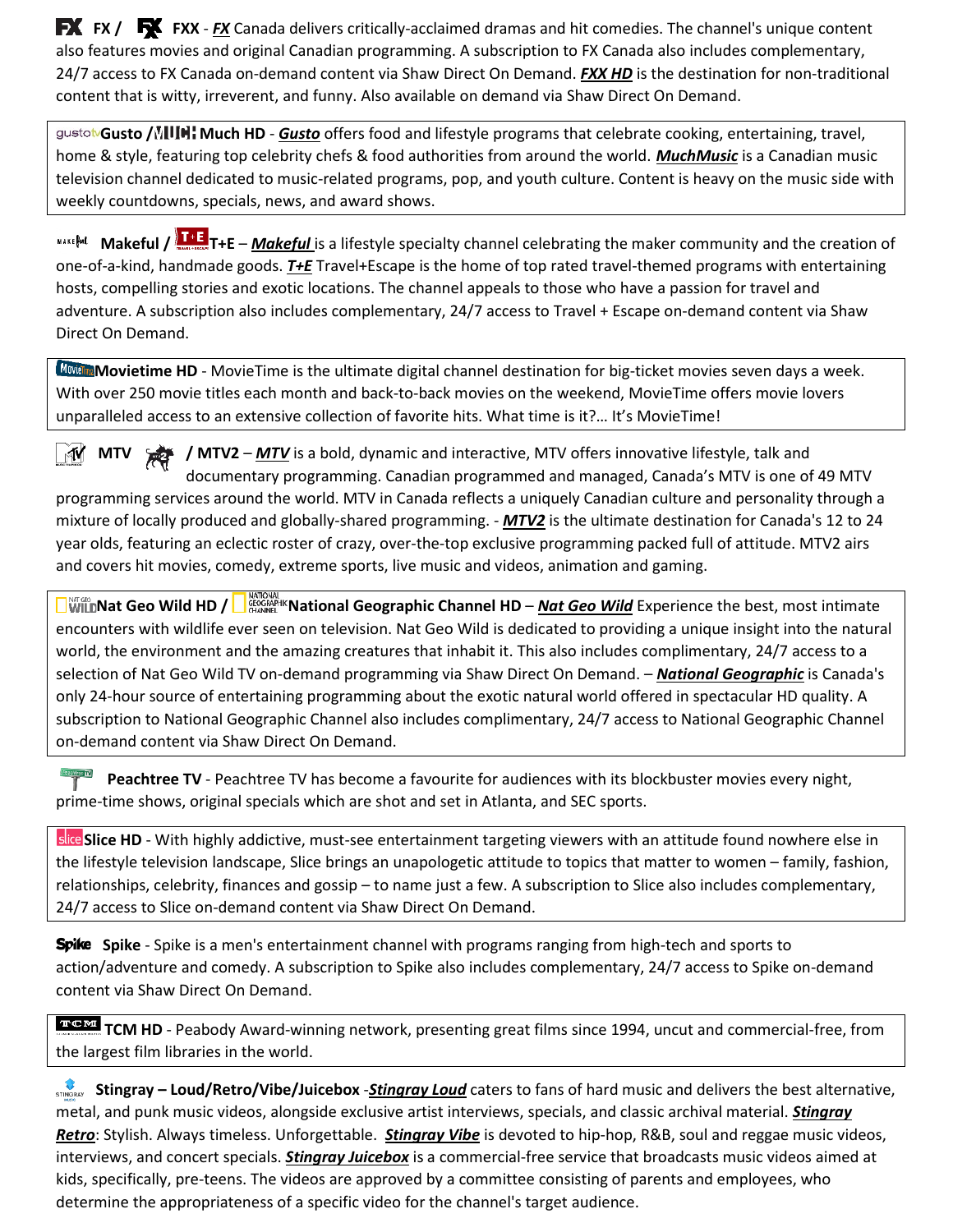**VISION** ZoomerTV - VisionTV is Canada's only English language cable and satellite specialty channel that airs multifaith, multicultural and family-oriented entertainment.

**AHC** – American Heroes Channel provides compelling, real stories about the military, offering a high-quality lens through which viewers gain unique understanding and insight into the world of the armed forces. From the human face of battle to the critical strategic decisions and latest high-tech hardware, the American Heroes Channel takes viewers behind the lines and beyond the history books.

**Animal Planet** - Broadcasts a selection of reality TV shows alongside original documentaries focusing on stories from the animal kingdom and the connections between humans and animals. Surprisingly Human

**A. Side** - A.Side or Aux celebrates today's music lifestyle with trending videos and pop-culture defining series and movies.

**BBC World** - BBC's commercially funded international 24-hour news and information channel, is owned and operated by BBC World Ltd, a member of the BBC's commercial group of companies. BBC World is available in more than 200 countries and territories worldwide, and reaches 282 million households

**BBC Earth** - seeks to connect everyone with the incredible wonders of our world. We will take you on a thrilling **ass**<br>earth journey of discovery, from the smallest creatures to the limitless expanse of space. BBC Earth brings you face to face with heart-pounding action, mind-blowing ideas, and the wonder of being human. We push boundaries, combining imagination with technology, to create surprising new ways to open your eyes to the amazing world in which we live.

**BET** - Black Entertainment Television is an American specialty channel of fashion, news, music, movies, celebrities and shows that cater to African-Canadian culture.

**Bloomberg TV Canada** - Bloomberg Television is a sophisticated 24-hour business and financial news channel providing up-to-the-minute market coverage integrated into local newscasts.

**BNN BNN /**  $\frac{52}{100}$  **CP24** – *BNN* is the centrepiece of the Network's programming is its comprehensive real time coverage of global market activity from a Canadian perspective. BNN – Business News Network provides constant on screen ticker information from all major Canadian, U.S. and international stock markets. BNN also specializes in company profiles, economic forecasting and analysis, segments on personal finance and interactive features that involve viewers. *CP24* is Toronto's Breaking News for the GTA, with CP24 Breakfast, Sports, Video, Traffic Times and Weather and more.

**Cottage Life** - It's not just a place, it's a frame of mind. This channel celebrates the people, places and activities closest to the heart of Canada with new, exclusive programs. Entertaining, informative shows on favourite themes like DIY, food, makeovers and the outdoors will bring the lifestyle home. It's all here at Cottage Life, where every day is the weekend.

**Documentary** - From Academy Award winning features to cutting-edge independent films, Documentary is home to the most innovative, engrossing, edgy and entertaining documentaries and films from Canada and around the world.

**The Rural Channel** - Full of content that pertains directly the rural community, most of which isn't even The<br>**Ma** Rural<br>Channel available in Canada, it's sure to have a program of interest to almost anyone!

**Fox News** - FOX News is a 24-hour American news channel featuring political commentary and news reporting.

**FYI / BBC Canada** - *FYI* offers contemporary lifestyle programs that spark inspiration, imagination, and innovation amongst viewers. From the fashionable-food-blogger to the adventure-seeking-bookworm, millennials are history's most progressive social innovators living hyphenated lives in digital domains. *BBC CANADA* features a broad range of programming including cheeky comedies, critically acclaimed dramas and entertaining life and style series that are both adventurous and wickedly entertaining. With exclusive access to many programs never before seen in Canada, BBC CANADA offers a unique combination of classic favourites and new, cutting-edge programming.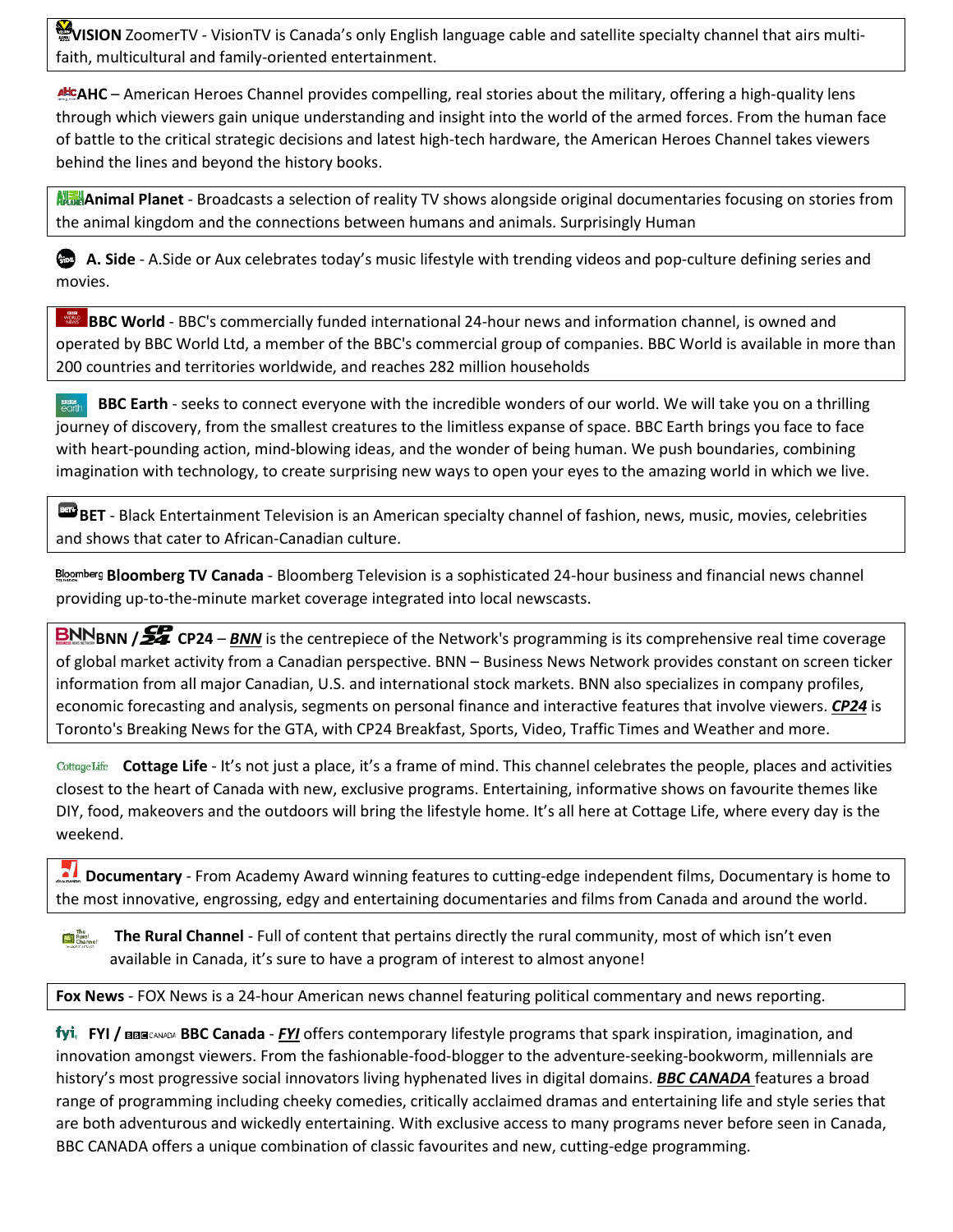**Fight Network** - Airs programming related to mixed martial arts, boxing, kickboxing, wrestling and other combatant styles. Along with live fighting events, Fight Network airs fight-themed movies, documentaries, television series, news and fitness-related shows.

**GSN** - American channel dedicated to game shows and reality shows.

**HIFI** - Celebrates a world full of music, art and design. Sit back and take in the very best from iconic rock, jazz and opera concerts, to the world's great museums and the passionate world of every day art. HIFI brings a sophisticated mix of art inspired documentaries, award winning movies and masterful concerts

**IFC** IFC - The hottest TV channel devoted to cool movies–uncut. See the movies everyone raves about–from awardwinners to groundbreakers to cult hits - movies air uncut every day. Plus, get bonus movie features and exclusive series about the world of moviemaking in original series. IFC-where all the cool movies go

**Investigation Discovery** - Brings justice to television with a deeper look into the world of crime, forensics, paranormal investigation and modern mysteries. ID offers arresting entertainment that delivers remarkable insight into the thrilling twists and turns of real-life investigation and the most intriguing puzzles of human nature. Investigation Discovery reveals the fascinating human potential for good and evil*.*

**Lifetime HD** - Lifetime is the exciting new home to engaging characters and riveting stories that women connect with. With a schedule full of critically-acclaimed scripted series and exclusive hit reality shows and movies, the channel features top Hollywood stars and captivating real-life personalities.

Love<br>Nature Love Nature - Discover, explore and connect with the wonder and beauty of nature. Commercial-free, familyfriendly programming invites you to unearth every astonishing detail—from natural phenomena to the marvels of the animal kingdom. LOVE NATURE showcases exclusive series from around the globe, shot in the highest quality imaginable.

**Smithsonian Channel HD** - Explores the history of our planet, life and culture, with 100% original, familyfriendly programming. From the origins of the universe to the deaths of civilizations, from upscale design awards to down-home chili cook-offs, Smithsonian Channel HD tackles subjects as diverse and limitless as the American landscape.

**NBA TWNBA TV HD / BTH BTN HD - NBA TV** Canada is the official channel of the Toronto Raptors and features live and exclusive Raptors, NBA, WNBA and NBDL games, and exclusive pre and post-game shows for all Raptors games. *BTN* has more than 350 live sports events, and virtually all of them in high definition, BTN is the ultimate destination for Big Ten fans and alumni across the country. This is Big Ten Country, This is Where it Lives

**Viceland** - A collection of personal points-of-view. Our mission is to examine the world we live in, and explore the things that awaken our sense of wonder. VICELAND features series examining all things culture, hosted by VICE newcomers like Ellen Page, Michael K Williams, and chef Matty Matheson.

**Wild TV** - Canadian specialty channel aimed at fishing and hunting enthusiasts. It also features archery and motor sports programming. Wild TV provides entertainment, education and conservation in its program delivery. The goal is to instill enthusiasm and the ethics of outdoor sportsmanship in a new generation of outdoor enthusiasts. A subscription to Wild TV also includes complementary, 24/7 access to Wild TV on-demand content via [Shaw Direct On Demand.](https://thepipe.sjrb.ca/external-link.jspa?url=https%3A%2F%2Fshawdirect.vod.shaw.ca%2Ftv%2FWildTV%2F)

**World Fishing Network** - Broadcasts fishing-related programming from Canada, including recreational and sport fishing and lifestyle programming. Fishing tips, the best gear to use and recipes on how to cook the fish you just caught are also featured.

**Tribut** Treehouse - Canadian English language cable television specialty channel with programming targeted towards children seven years old and younger. Its name comes from YTV's former children's programming block, The Treehouse.

**Teletoon HD** - Primarily airs various cartoon series, including both original series and series imported from U.S. networks (such as Cartoon Network)